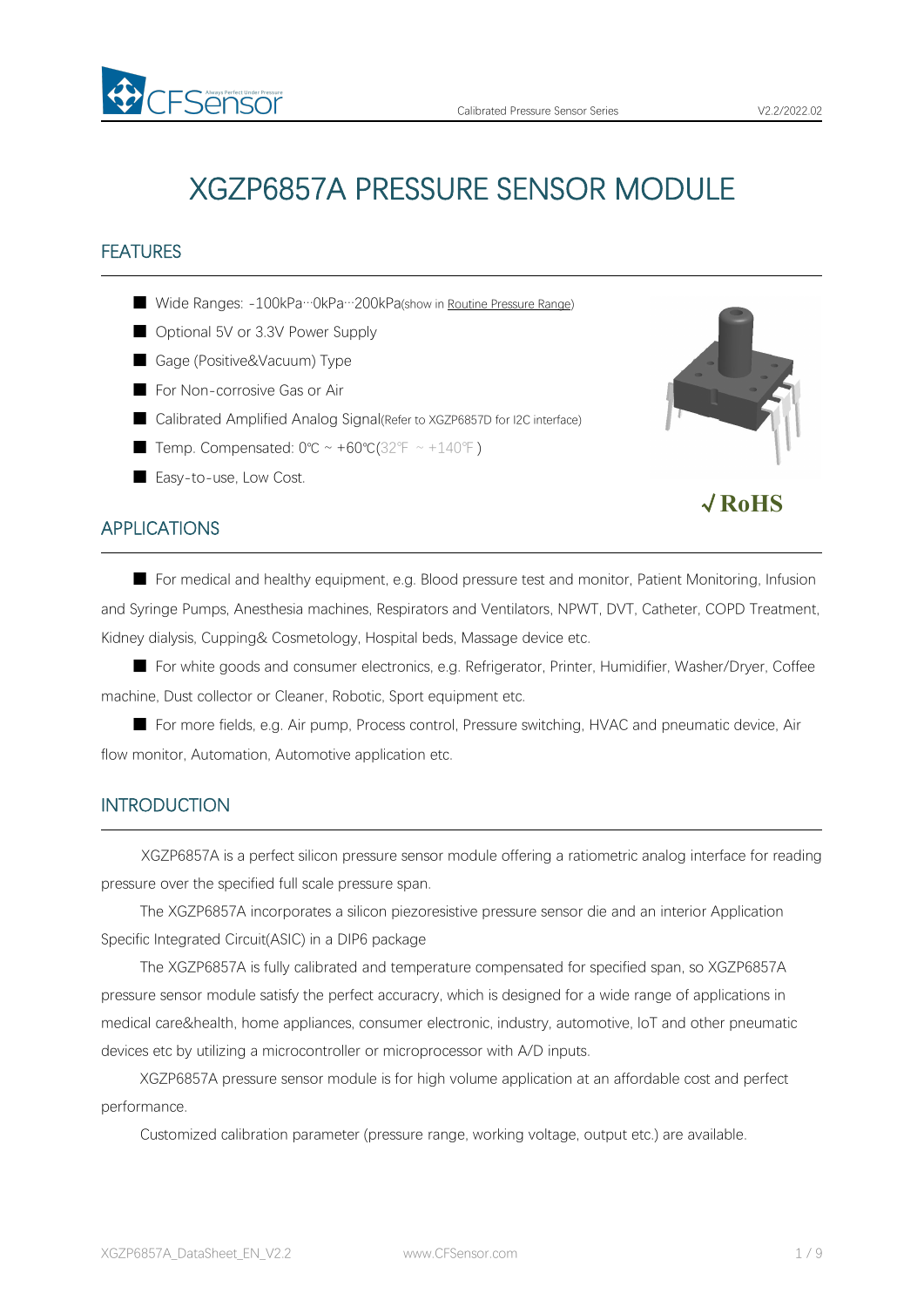

## PERFORMANCE PARAMETER

Unless otherwise specified, measurements were taken with a a temperature of 25±1℃ and humidity ranging from 25 % ~ 85%RH(supply voltage:5 Vdc or 3.3V or 3.0V)

|                       | Item                                  | Data                        | Unit                       |
|-----------------------|---------------------------------------|-----------------------------|----------------------------|
|                       | Available Pressure Range <sup>1</sup> | $-1000200$                  | kPa                        |
|                       | Power Supply <sup>2</sup>             | 5/3.3/3.0                   | Vdc                        |
|                       | Max. Excitation Current               | 3                           | mA                         |
|                       | Output Range <sup>3</sup>             | $0.5 \sim 4.5/0.2 \sim 2.7$ | Vdc                        |
| Accuracy <sup>4</sup> | 10kPa < Pressure ≤ 200kPa             | ±1.5                        | %Span                      |
|                       | Pressure ≤10kPa                       | ±2.5                        |                            |
|                       | Long Term Stability <sup>5</sup>      | ±0.5                        | %Span                      |
|                       | Over Pressure <sup>6</sup>            | 2X                          | Rated                      |
|                       | Burst Pressure <sup>7</sup>           | 3X                          | Rated                      |
|                       | Compensation Temp. <sup>8</sup>       | $0 \sim 60/32 \sim 140$     | $^{\circ}$ C/ $^{\circ}$ F |
|                       | Operating Temp. <sup>9</sup>          | $-20 \sim 100/-4 \sim 212$  | $\mathrm{C}/\mathrm{F}$    |
|                       | Storage Temp.                         | $-20 \sim 125/-4 \sim 257$  | $\mathrm{C}/\mathrm{F}$    |
|                       | Response Time <sup>10</sup>           | 2.5                         | mS                         |

1 Pressure Range(Operating pressure): The available pressure range including variousspan, not a specific pressure range.

#### 2 Power Supply:

2.1. Acceptable voltage deviation is within 5% of the specified voltage(e.g. 4.75~5.25V @5V working voltage)

2.2. Optional working voltage can be 2V to 5.5V with ratiometric voltage output (note in purchase order).

### 3 Output Range:

3.1. Output Range is defined as the output voltage from minimum rated pressure to maximum rated pressure, including Offset( Zero output) : it is defined as the output voltage at the minimum rated pressure;

Full Scale Output (FSO): it is defined as the output voltage at the maximum or full rated pressure;

Full Scale Span (FSS): it is the algebraic difference between the output voltage at FSO and Offset.

3.2. Output range can be ratiometric(10%~90%Vdd) with the specified working voltage(make note in purchase order).

3.3. Output value is nominal values without the count of Accuracy deviation.

4 Accuracy: The max. deviation in output from ideal transfer function at any pressure or temperature over the specified ranges, units are in percent of full scale span (%FSS), which mainly consists of: Offset and Span Shift; Linearity(Non-linearity); Repeatability; Pressure Hsteresis ; TcOffset and TcSpan.

4.1. The accuracy in table is the typical output accuracy during specified pressure range. Contact factory for higher accuracy requirement(e.g  $\pm$ 0.5%Span) if need.

4.2 Non-linearity(Linearity): the deviation of measured output from "Best Straight Line" through three points (Offset pressure, FS pressure and ½ FS pressure)at constant temperature.

4.3 Repeatability: the deviation of measured output when the same pressure is applied continuously, with pressure approaching from the same direction within the specified operating pressure range,under the same operating conditions.

4.4 Pressure Hysteresis: the deviation of measured output at any pressure within the specified range, when this pressure is applied continuously, with pressure approaching from opposite directions within the specified operating pressure range, under the same operating conditions.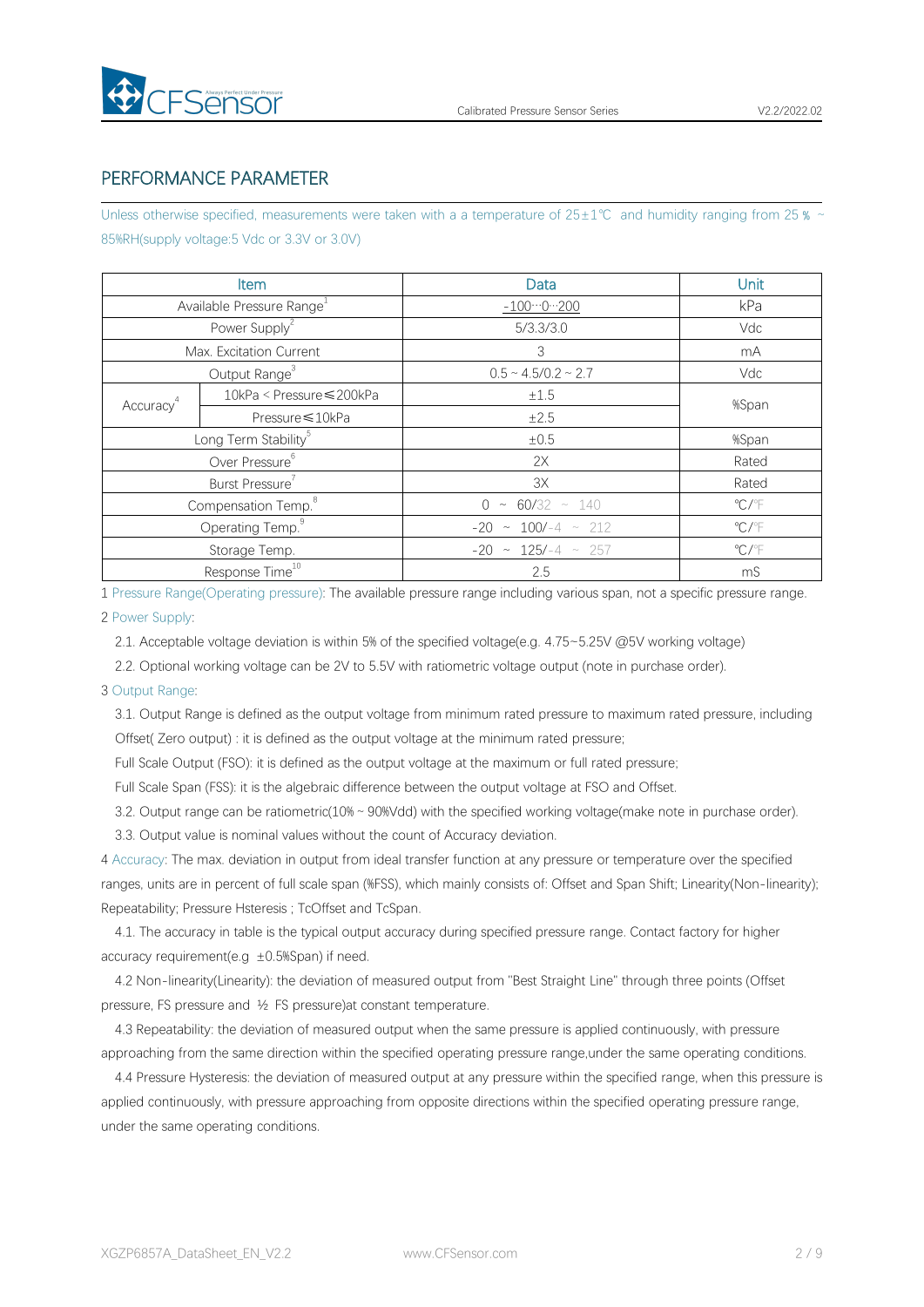4.5 TcOffset (TCO:Temp. Coefficient of Offset): the deviation of measured output with minimum rated pressure applied, over the temperature range of 0° to 60°C, relative to 25°C.

4.6 TcSpan (TCS:Temp. Coefficient of Span): the deviation of measured output over the temperature range of 0° to 60° C, relative to 25°C.

5. Long Term Stability: the sensor's output deviation when subjected to 1000 hours pressure test.

6. Over Pressure (Proof pressure): the maximum pressure which may be applied without causing durable shifts of the electrical parameters of the sensing element and remain the specification once pressure is returned to the operating pressure range.

7. Burst Pressure: the maximum pressure which may be applied without causing damage to the sensing die or leaks; The sensor should not be expected to recover function after exposure to any pressure beyond the burst pressure.

8. Compensated Temperature: the temperature range over which the sensor have an output proportional to pressure within the specified performance limits.

9. Operating Temperature (or Ambient Temperature): the temperature range over which the sensor have an output proportional to pressure but may not remain within the specified performance limits.

10. Response Time: it is defined as the time for the incremental change in the output from 10% to 90% of full-scale pressure.

### ELECTRICAL CHARACTERISTICS(Interior ASIC)

| Parameter                         | Min. | Typ. | Max. | Unit       | <b>Notes</b> |
|-----------------------------------|------|------|------|------------|--------------|
| Power Supply                      |      |      | 5.5  | V          |              |
| Working Current                   |      | 100  |      | nA         |              |
| <b>Filter Capacitor</b>           |      | 100  |      | nF         |              |
| <b>PSRR</b>                       |      | 60   |      | dB         |              |
| Output Current Load               |      |      | 5    | mA         |              |
| Input Common Mode Rejection Ratio | 80   | 110  |      | dB         |              |
| Short-circuit Current Limit       | 15   | 20   | 25   | mA         |              |
| Upper limit Clamping Voltage      | 3/4  |      |      | <b>VDD</b> |              |
| Lower limit Clamping Voltage      |      |      | 1/4  | VDD        |              |

## BLOCK DIAGRAM

**Exercise** 

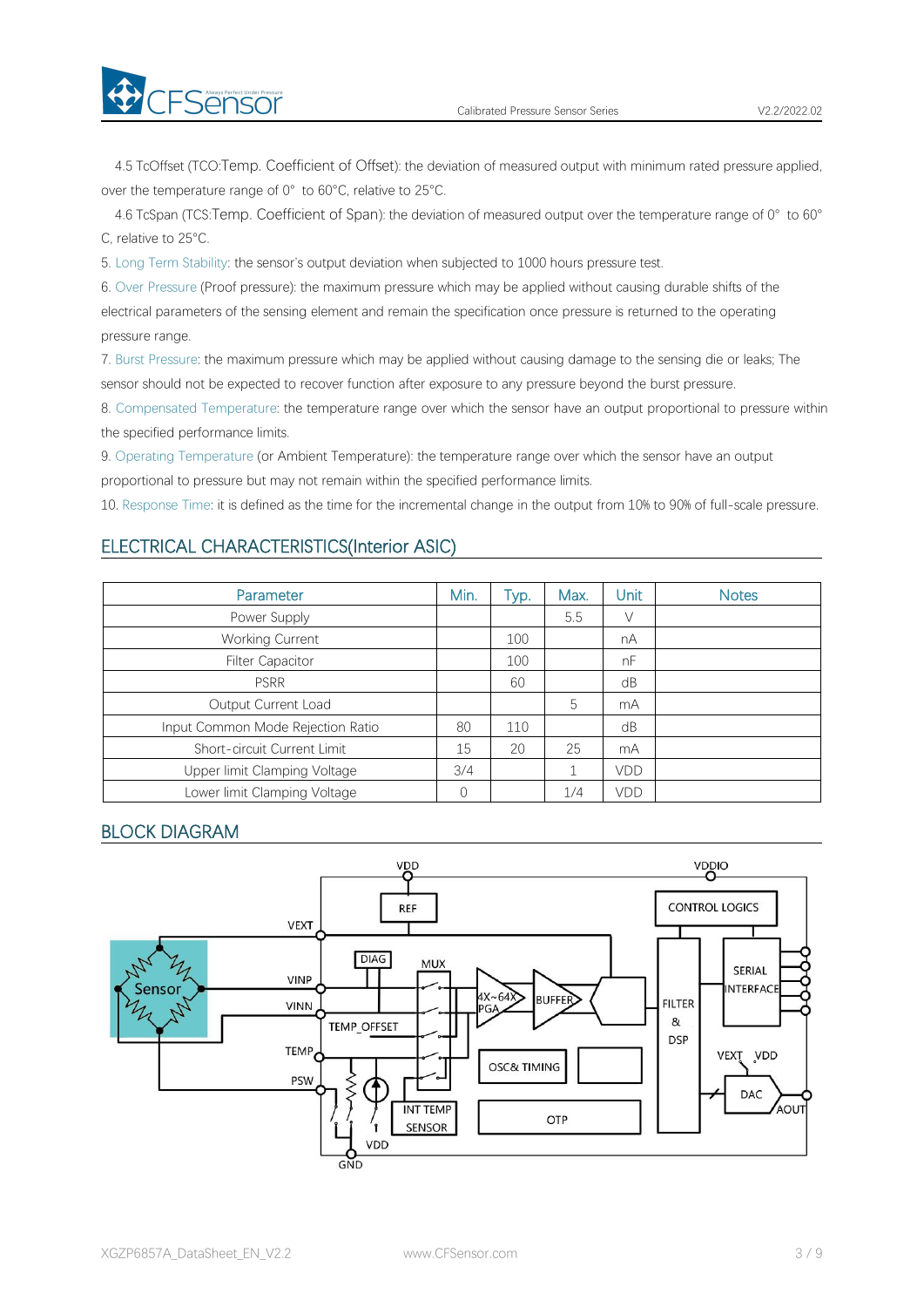

## DIMENSION (Unit:mm)







## ELECTRIC CONNECTION CIRCUIT DIAGRAM

|     |        |                                               |                   | $\overline{\phantom{a}}$<br>∽<br>∽   |         |
|-----|--------|-----------------------------------------------|-------------------|--------------------------------------|---------|
| N/C | ◡<br>້ | $\overline{a}$<br>$\checkmark$<br>$\check{ }$ | $\sqrt{2}$<br>V/U | $\overline{\phantom{a}}$<br>$V \cup$ | -<br>N∟ |

| <b>NAME</b> | <b>FUNCTION</b>                                | Amplified<br>Pressure |      |
|-------------|------------------------------------------------|-----------------------|------|
| N/C         | Do not connect to external circuitry or ground | Sensor                | GND  |
| VDD         | Voltage supply                                 |                       |      |
| OUT         | Output voltage                                 |                       |      |
| GND         | Ground                                         | Note: Diagra          | OLIT |



Note: Diagram state schematic connection only; Check Pin allocation in Dimension drawing.

## CROSS SECTION FOOTPRINT(REFERENCE)





#### Notes:

- 1.Implement ESD protection during whole soldering and assembly process.
- 2.Overload voltage(max.6.5Vdc) or current(max.5mA) may burn the ASIC and cause the sensor fail throughly.
- 3.More detalis about soldering and storage etc., refer to Overall notes.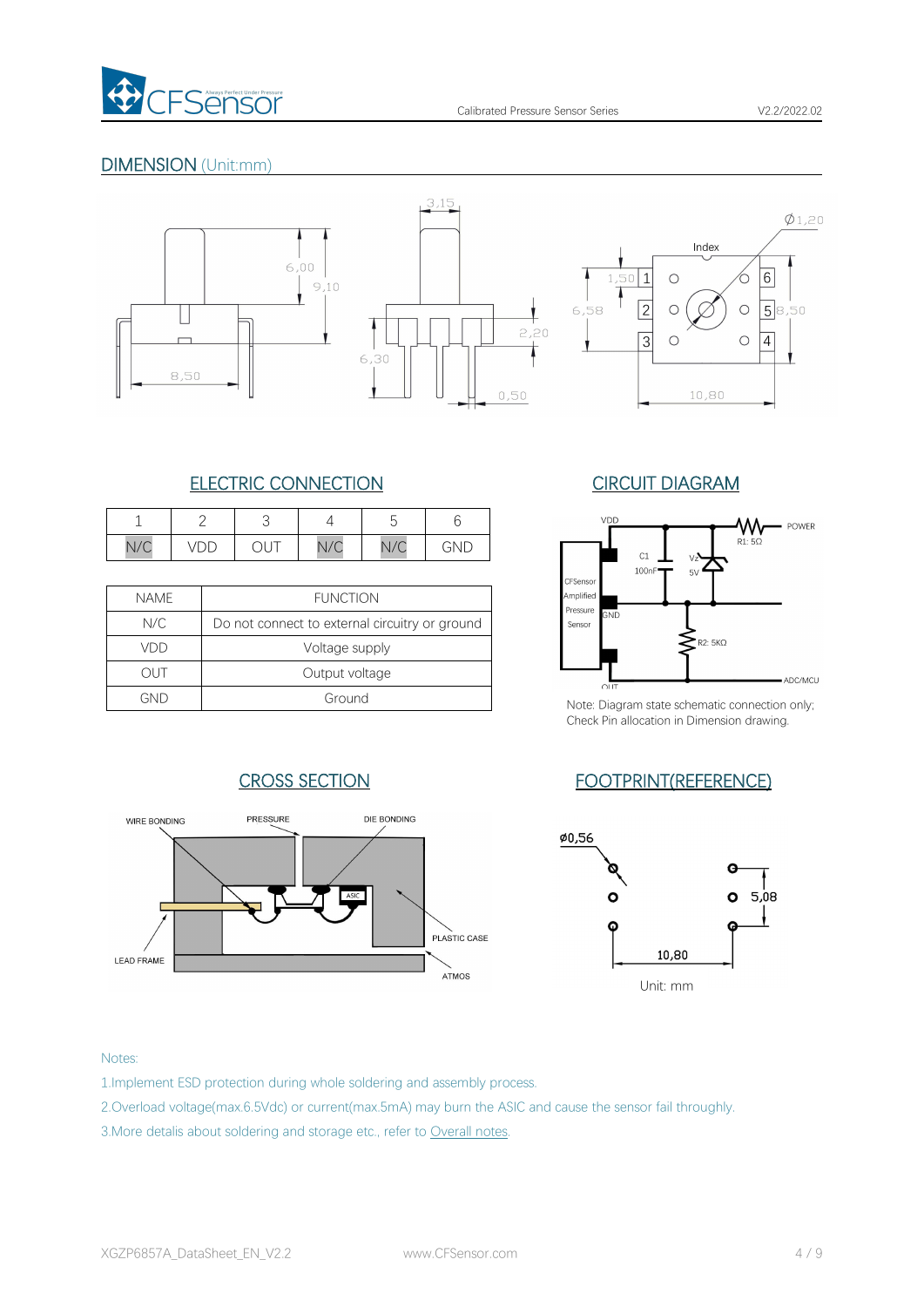

## ORDER GUIDE



Note: 1. Voltage 5Vdc as default value, add 33(or 30) behind model signify 3.3V(or 3.0V) power supply, e.g. : XGZP6857A040KPG33. 2. Custom requirement, please comment herewith Part number(e.g custom pressure range etc,.) or consult CFSensor

## <span id="page-4-0"></span>ROUTINE PRESSURE RANGE

Notes: 1. Unit conversion: 1000hPa=1000mbar≈750mmHg≈100kPa≈14.5PSI≈10mH<sub>2</sub>O≈1bar=0.1MPa;

|  |  |  | 2. Available for more custom pressure range e.g. $-7 \sim 7kPa$ , , 0-700kPa etc. |  |
|--|--|--|-----------------------------------------------------------------------------------|--|
|--|--|--|-----------------------------------------------------------------------------------|--|

| <b>Pressure Range (kPa)</b> | Pressure Range (by other units)                                       | <b>Part Number</b> |
|-----------------------------|-----------------------------------------------------------------------|--------------------|
| $0 \sim 2.5$                | 0 ~ 25mbar / 0 ~ 250mmH <sub>2</sub> O                                | XGZP6857A025HPG    |
| $0 \sim 5$                  | 0 ~ 50mbar / 0 ~ 500mmH <sub>2</sub> O                                | XGZP6857A005KPG    |
| $0 \sim 10$                 | $0 \sim 100$ mbar / $0 \sim 75$ mmHg                                  | XGZP6857A010KPG    |
| $0 \sim 20$                 | $0 \sim 200$ mbar / $0 \sim 150$ mmHg                                 | XGZP6857A020KPG    |
| $0 \sim 40$                 | $0 \sim 400$ mbar / $0 \sim 300$ mmHg                                 | XGZP6857A040KPG    |
| $0 \sim 100$                | $0 \sim 1$ bar /0 ~ 14.5PSI                                           | XGZP6857A100KPG    |
| $0 \sim 200$                | $0 \sim 2$ bar / $0 \sim 29$ PSI                                      | XGZP6857A200KPG    |
| $-100 - 0$                  | $-1 \sim$ 0bar / $-14.5 \sim$ 0PSI                                    | XGZP6857A100KPGN   |
| $-30 \sim 0$                | $-300 \sim$ 0mbar / $-4.35 \sim$ 0PSI                                 | XGZP6857A030KPGN   |
| $-20 \sim 0$                | $-200 \sim$ 0mbar / $-2.9 \sim$ 0PSI                                  | XGZP6857A020KPGN   |
| $-1$ $\sim$ 1               | $-10 \sim 10$ mbar / $-100 \sim 100$ mmH <sub>2</sub> O               | XGZP6857A001KPGPN  |
| $-2.5 \sim 2.5$             | $-25 \sim 25$ mbar / $-250 \sim 250$ mmH <sub>2</sub> O               | XGZP6857A025HPGPN  |
| $-5 \sim 5$                 | $-50 \sim 50$ mbar / $-500 \sim 500$ mmH <sub>2</sub> O               | XGZP6857A005KPGPN  |
| $-40 \sim 40$               | $-400 \sim 400$ mbar / $-300 \sim 300$ mmHg                           | XGZP6857A040KPGPN  |
| $-100 \sim 100$             | $-1 \sim 1$ bar / $-14.5 \sim 14.5$ PSI                               | XGZP6857A100KPGPN  |
| $-100 \sim 200$             | $-1 \sim 2$ bar / $-14.5 \sim 29$ PSI                                 | XGZP6857A200KPGPN  |
|                             | Other higher pressure range or custom pressure span, consult CFSensor |                    |
|                             |                                                                       |                    |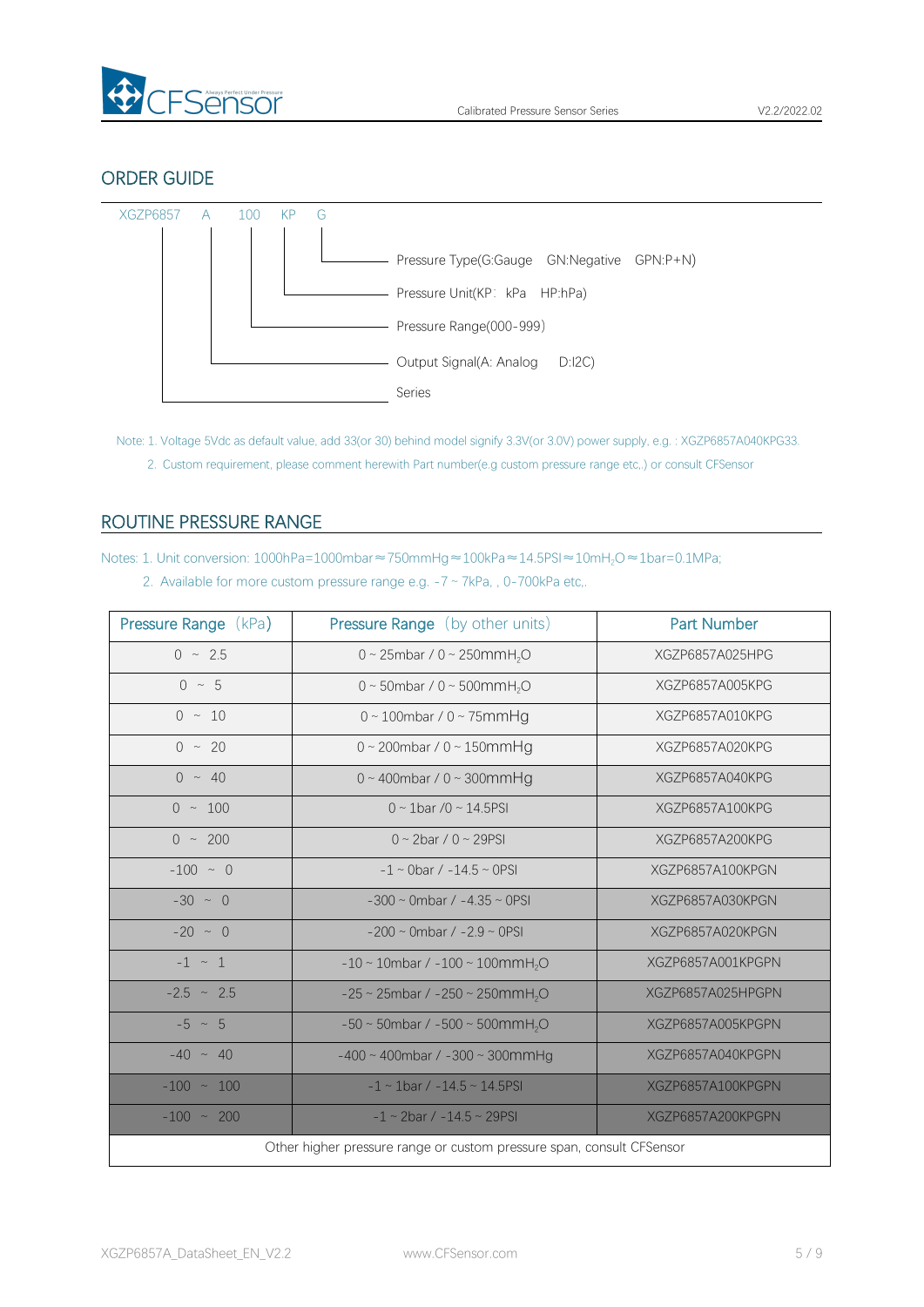

## XGZP6857A OUTPUT CURCE

Note: Output can be calibrated to reverse line with pressure, e.g.-100  $\sim$  0kPa correspond with 4.5  $\sim$  0.5V;

#### Negative Pressure

| <b>Ou</b>                       | 010KPGN | 020KPGN        | 100KPGN | Model     |
|---------------------------------|---------|----------------|---------|-----------|
| Output voltage<br>at full scale |         | Pressure (kPa) |         | Output(V) |
| 4.5V                            | $-10$   | $-20$          | $-100$  | 0.5       |
|                                 | $-7.5$  | $-15$          | $-75$   | 1.5       |
| Offset voltage                  | $-5$    | $-10$          | $-50$   | 2.5       |
| 0.5V<br>$\ldots$                | $-2.5$  | $-5$           | $-25$   | 3.5       |
|                                 |         |                |         | 4.5       |



## Pressure value VS Output value Curve(Output VS Pressure ) Pressure Conversion Formula

3.3V Power Supply: Pressure=(output-2.7)/K 1 Output voltage (V) 5V Power Supply: Pressure=(output-4.5)/K

|               | K value VS Rated Pressure range |       |
|---------------|---------------------------------|-------|
| Range (kPa)   | $3.3$ (V)                       | 5 (V) |
| $-10 \sim 0$  | 0.25                            | 0.4   |
| $-20 \sim 0$  | 0.125                           | 0.2   |
| $-40 \sim 0$  | 0.0625                          | 0.1   |
| $-100 \sim 0$ | 0.025                           | 0.04  |

### Negative Pressure to Positive Pressure

## Pressure value VS Output value Curve(Output VS Pressure ) Pressure Conversion Formula

| 1 Output vo     |                                 | 100KPGPN | 040KPGPN       | 005KPGPN | Model     |
|-----------------|---------------------------------|----------|----------------|----------|-----------|
|                 | Output voltage<br>at full scale |          | Pressure (kPa) |          | Output(V) |
|                 | 4.5V                            | $-100$   | $-40$          | -5       | 0.5       |
|                 |                                 | $-50$    | $-20$          | $-2.5$   | 1.5       |
|                 | Offset voltage                  | $-()$    |                |          | 2.5       |
|                 | 0.5V                            | 50       | 20             | 2.5      | 3.5       |
| Rated pr<br>(N) |                                 | 100      | 40             | 5        | 4.5       |



3.3V Power Supply: Pressure=(output-1.45)/K 5V Power Supply: Pressure=(output-2.5)/K

|                 | K value VS Rated Pressure range |          |
|-----------------|---------------------------------|----------|
| Range (kPa)     | 3.3(V)                          | (V)<br>5 |
| $-10 \sim 10$   | 0.125                           | 0.2      |
| $-40 \sim 40$   | 0.03125                         | 0.05     |
| $-100 \sim 100$ | 0.0125                          | 0.02     |

NOTE: -100KPA AS MAX NEGATIVE

### Positive Pressure

|            |                |                |                                 | 1 Output voltage (V)     |             |
|------------|----------------|----------------|---------------------------------|--------------------------|-------------|
| Model      | 001KPG         | 025HPG         | Output voltage<br>at full scale |                          |             |
| Output (V) | Pressure (kPa) |                | 4.5V                            |                          |             |
| 0.5        | $\mathbf 0$    | $\overline{0}$ |                                 |                          |             |
| 1.5        | 0.25           | 0.625          | Offset voltage                  |                          |             |
| 2.5        | 0.5            | 1.25           | 0.5V                            |                          |             |
| 3.5        | 0.75           | 1.875          |                                 | 0 <sub>kPa</sub>         | Rated       |
| 4.5        | $\mathbf{1}$   | 2.5            |                                 | Atomospheric<br>pressure |             |
| Model      | 005KPG         | 010KPG         | 020KPG                          | 040KPG                   | 060K        |
| Output     |                |                |                                 | Pressure (kPa)           |             |
| 0.5        | $\mathbf 0$    | $\Omega$       | 0                               | 0                        | $\mathbf 0$ |
| 1.5        | 1.25           | 2.5            | 5                               | 10                       | 25          |
| 2.5        | 2.5            | 5              | 10                              | 20                       | 50          |
| 3.5        | 3.75           | 7.5            | 15                              | 30                       | 75          |
| 3.5        | 5              | 10             | 20                              | 40                       | 100         |



### Pressure value VS Output value Curve(Output VS Pressure ) Pressure Conversion Formula

3.3V Power Supply: Pressure=(output-0.2)/K 5V Power Supply: Pressure=(output-0.5)/K

|              | K value VS Rated Pressure range |      |
|--------------|---------------------------------|------|
| Range (kPa)  | 3.3(V)                          | 5(V) |
| $\mathbf{1}$ | 2.5                             | 4.0  |
| 2.5          | 1                               | 1.6  |
| 5            | 0.5                             | 0.8  |
| 10           | 0.25                            | 0.4  |
| 20           | 0.125                           | 0.2  |
| 40           | 0.0625                          | 0.1  |
| 100          | 0.025                           | 0.04 |
| 200          | 0.0125                          | 0.02 |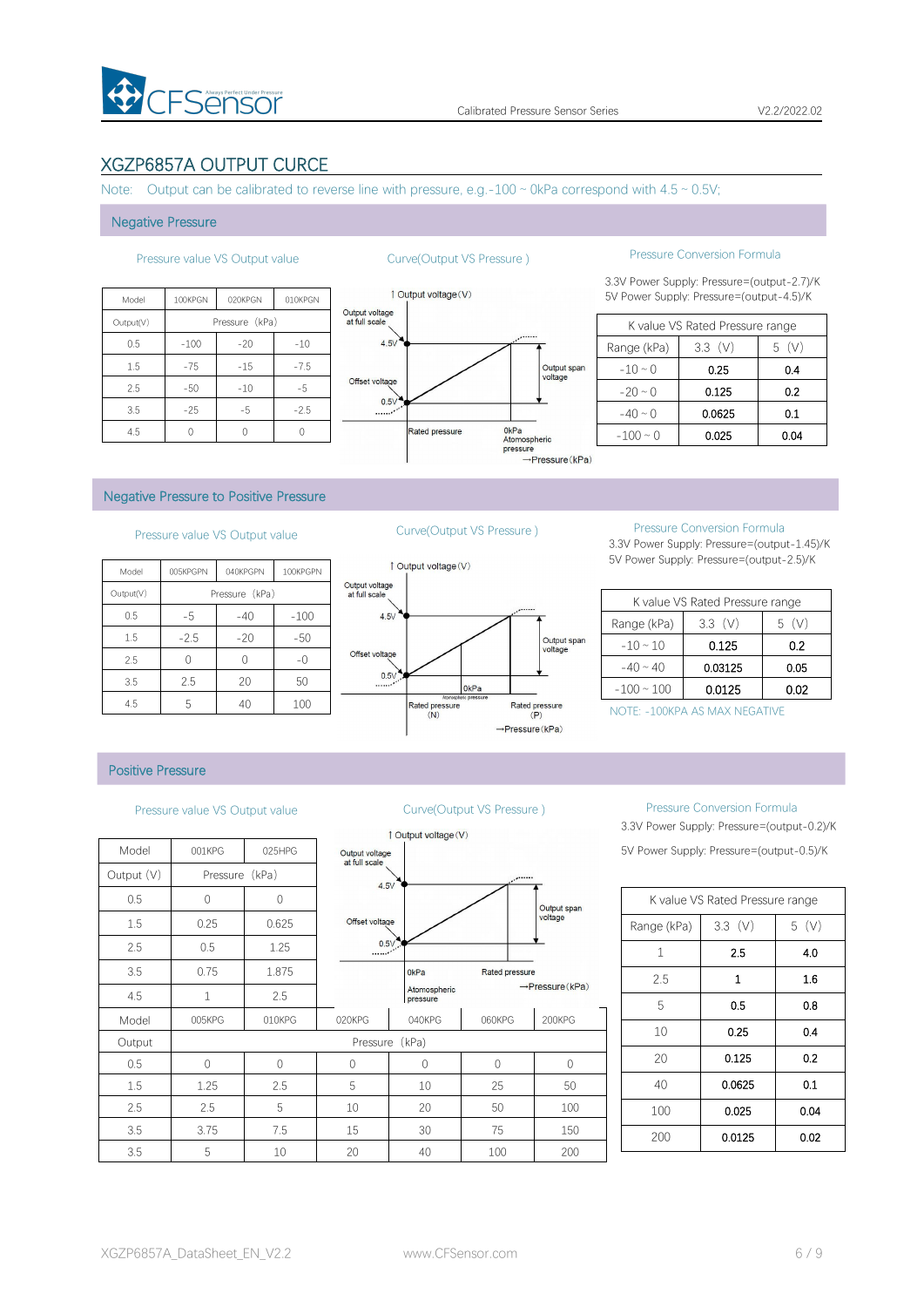

## OVERALL NOTES

Unless otherwise specified, following notes are general attention or presentation for all products from CFSensor.

### **Mounting**

The following steps is for transmitting the air pressure to sensor after sensor soldering on PCB.

▼ For some sensors that come with inlet tube, select the flexiable pipe to suit the pressure inlet that is firm enough to prevent the pressure leaks.

- ▼ Atmosphere hole (for Gauge type sensors) and Inlet pipe/hole can't be blocked with gel or glue etc,..
- ▼ Avoiding excessive external force operation

### **Soldering**

Due to its small size, the thermal capacity of the pressure sensor is low. Therefore, take steps to minimize the effects of external heat. Damage and changes to characteristics may occur due to heat deformation. Use a non-corrosive resin type of flux. Since the pressure sensor is exposed to the atmosphere, do not allow flux to enter inside.

▼ Manual soldering

☉Raise the temperature of the soldering tip between 260 and 300°C/500 and 572°F (30 W) and solder within 5 seconds. ☉The sensor output may vary if the load is applied on the terminal during soldering.

☉Keep the soldering tip clean.

▼DIP soldering (DIP Terminal)

☉Keep the temperature of the DIP solder tank below 260°C/500 and solder within 5 seconds.

☉To avoid heat deformation, do not perform DIP soldering when mounting on the PCB which has a small thermal capacity.

▼Reflow soldering (SMD Terminal)

☉The recommended reflow temperature profile conditions are given below.



☉Self alignment may not always work as expected, therefore, please carefully note the position of the terminals and pattern.

☉The temperature of the profile is assumed to be a value measured with the printed circuit board of the terminal neighborhood.

☉Please evaluate solderbility under the actual mounting conditions since welding and deformation of the pressure inlet port may occur due to heat stress depending on equipments or conditions.

▼ Rework soldering

☉Complete rework at a time.

☉Use a flattened soldering tip when performing rework on the solder bridge. Do not add the flux.

☉Keep the soldering tip below the temperature described in the specifications.

- ▼ Avoid drop and rough handling as excessive force may deform the terminal and damage soldering characteristics.
- 
- ▼ Keep the circuit board warpage within 0.05 mm of the full width of the sensor.<br>▼ After soldering, do not apply stress on the soldered part when cutting or bending the circuit board.

▼ Prevent human hands or metal pieces from contacting with the sensor terminal. Such contact may cause anomalous outlets as the terminal is exposed to the atmosphere.

After soldering, prevent chemical agents from adhering to the sensor when applying coating to avoid insulation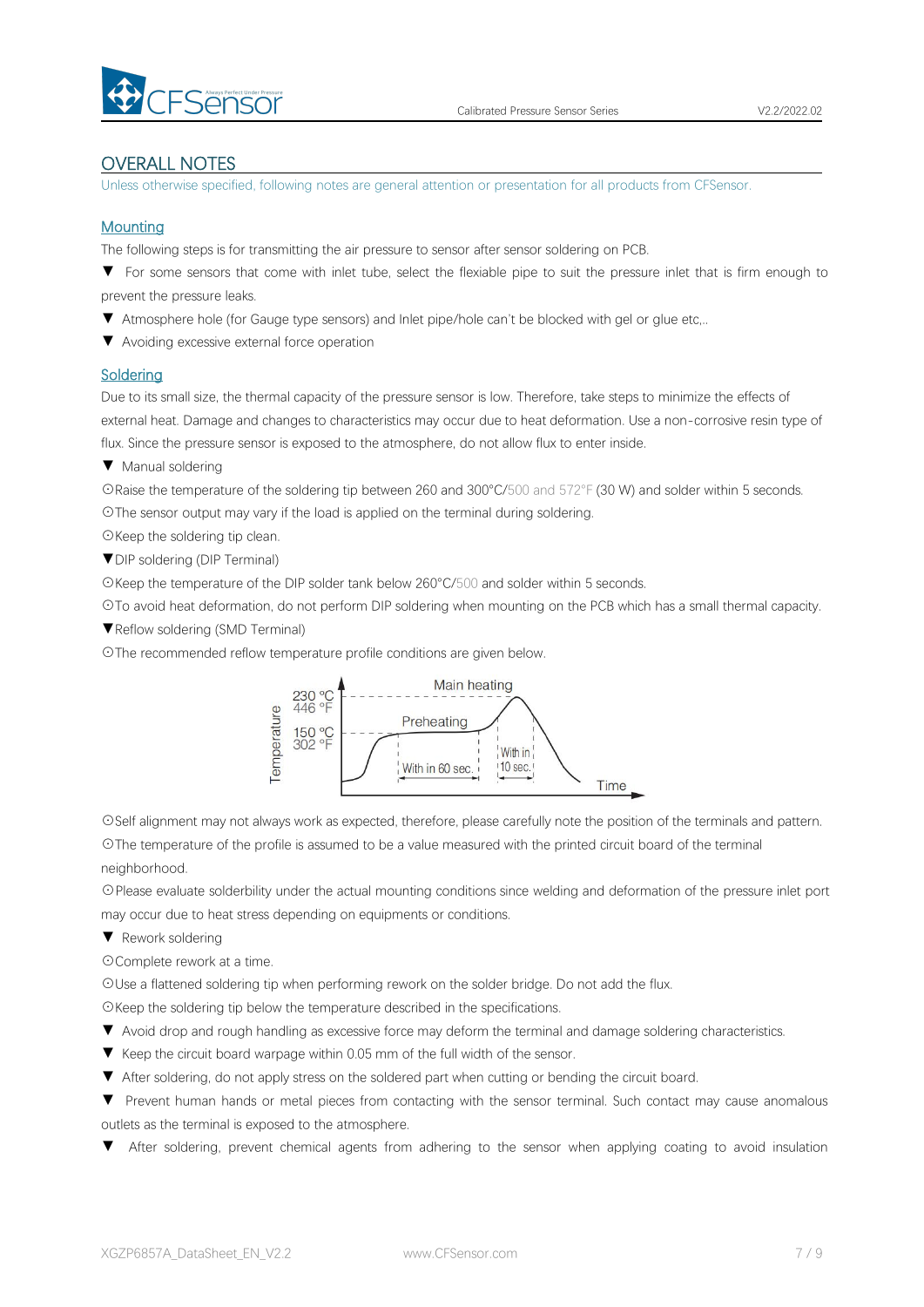

deterioration of the circuit board.

### **Connecting**

▼ Correctly wire as in the connection diagram. Reverse connection may damage the productand degrade the performance.

▼ Do not use idle terminals(N/C) to prevent damages to the sensor.

#### Cleaning

▼ Since the pressure sensor is exposed to the atmosphere, do not allow cleaning fluid to enter inside from atmosphere hole (for Gauge type sensors) and inlet pipe.

▼ Avoid ultrasonic cleaning since this may cause breaks or disconnections in the wiring.

#### **Environment**

▼Please avoid using or storing the pressure sensor in a place exposed to corrosive gases (such as the gases given off by organic solvents, sulfurous acid gas, hydrogen sulfides, etc.) which will adversely affect the performance of the pressure sensor chip.

▼Since this pressure sensor itself does not have a water-proof construction(even available media can be liquid), please do not use the sensor in alocation where it may be sprayed with water, etc.

▼Avoid using the pressure sensors in an environment where condensation may form. Furthermore, its output may fluctuate if any moisture adhering to it freezes.

▼The pressure sensor is constructed in such a way that its output will fluctuate when it is exposed to light. Especially when pressure is to be applied by means of a transparent tube, take steps to prevent the pressure sensor chip from being exposed to light.

▼Avoid using pressure sensor where it will be susceptible to ultrasonic or other high-frequency vibration.

▼ Please keep the sensors sealed using static shielding bags on storage. The PINs of sensor(if have) may be black by oxidation under atmosphere environment if the materials include the oxidizable material, althought it wouldn't affect the sensor performance.

#### More Precautions

▼That using the wrong pressure range or mounting method mayresult in accidents.

▼The only direct pressure medium you can use is non-corrosive gas or air as illuminated above(Note: some sensors are compatible with liquid media). The use of other media, in particular, corrosive gases and liquid (organic solvent based, sulfurous acid based, and hydrogen sulfide based, etc.) or contains foreign substances will cause malfunction and damage.<br>Please do not use them and check with CFSensor.

▼The pressure sensor is positioned inside the pressure inlet. Never poke wires orother foreign matter through the pressure inlet since they may damage the sensor or block the inlet. Avoid use when the atmospheric pressure inlet(only for Gauge type pressure sensor) is blocked.

▼ Use an operating pressure which is within the rated pressure range. Using a pressure beyond this range may cause damage.

▼Since static charge can damage the pressure sensor, bear in mind the following handling precautions.

☉When storing the pressure sensor, use a conductive material to short the pins or wrap the entire sensor in aluminum foil. Common plastic containers should not be used to store or transport the sensor since they readily become charged.

⊙ When using the pressure sensor, all the charged articles on the bench surface and the work personnel should be grounded so that any ambient static will be safely discharged.

▼Based on the pressure involved, give due consideration to the securing of the pressure sensor.

## 【 SAFETY NOTES 】

Using these sensors products may malfunction due to external interference and surges, therefore, please confirm the